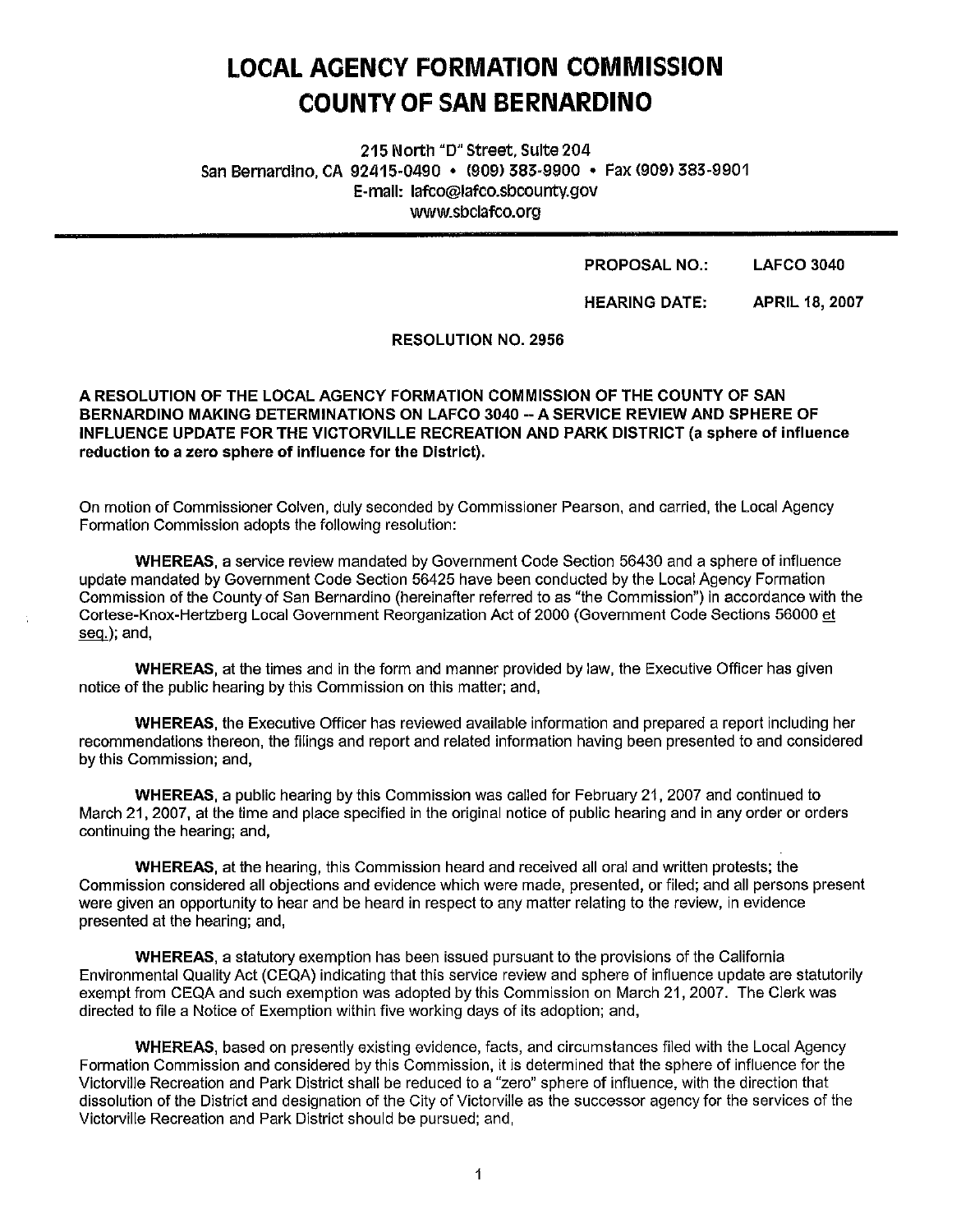## **RESOLUTION NO. 2956**

**WHEREAS,** the determinations required by Government Code Section 56430 and local Commission policy are included in the report prepared and submitted to the Commission dated February 9, 2007 and received and filed by the Commission on March 21, 2007, a complete copy of which is on file in the LAFCO office, and they are not reiterated here; and,

**WHEREAS,** the following findings are made in conformance with Government Code Section 56425 and local Commission policy:

1. Present and Planned Land Uses:

The Victorville Recreation and Park District provides park and recreation services to the residents of the City of Victorville as well as the unincorporated communities of Spring Valley Lake and Mountain View Acres. The District serves over 100,000 residents and encompasses 98 square miles within its boundaries and sphere of influence. The present and planned land uses within the incorporated area of the District are identical with those in the City and include a range of residential, commercial and industrial uses, with large areas available for development. The present and planned land uses within the unincorporated Spring Valley Lake area correspond to the Master Plan for that community adopted by the County of San Bernardino and the land uses for the Mountain View Acres area corresponds with the County General Plan Land Use designations.

2. Present and Probable Need for Public Facilities and Services:

A Community Services Master Plan was adopted in 2006 establishing goals for acquiring park space and developing recreational facilities. Growth within the City is estimated to be approximately 800 people per month and adequate parks and recreation facilities are critical. The City currently shares some park facilities with schools but is concentrating on acquiring parks of ten to sixty acres, which improves the efficiency of operations. No information was provided on park plans within the unincorporated communities within the District's boundaries.

3. Present Capacity of Public Facilities and Adequacy of Public Services:

The City of Victorville Comprehensive Annual Financial Report for Fiscal Year 2005-06 identifies property tax receipts for the Victorville Recreation and Park District at \$2,857,515 and charges for service at \$676,622. The Victorville Recreation and Park District maintains a ratio of approximately 2.1 acres of park space per 1,000 residents but has an interim goal of 3 acres per 1,000 residents and an ultimate goal of 5 acres per 1,000. Acquisition of park facilities is financed primarily through City development impact fees, none charged within the unincorporated area; and the cost of recreational programs comes from the City General Fund, which includes the receipts of property tax revenues attributed to the District estimated for FY 2006-07 at \$3,250,000, with some offset from user fees.

4. Social & Economic Communities of Interest:

The Victorville Recreation and Park District's residents share social and economic interests with the larger Victorville community. There are several unincorporated communities within the District's existing boundaries and sphere of influence including Baldy Mesa, Spring Valley Lake, Oro Grande and Mountain View Acres. Since the 1970's, the social and economic community of interest for the Victorville community has been defined by the joint sphere of influence assigned the City of Victorville and its subsidiary districts, including the Victorville Recreation and Park District, and the combined spheres of influence of the Victor Valley Water District and Baldy Mesa Water District.

- 5. other Findings:
	- A. Notice of the original hearing was published as required by law in The Sun and the Daily Press, newspapers of general circulation in the area. As required by State law and Commission policy an  $1/8<sup>th</sup>$  page legal ad was provided for this consideration.